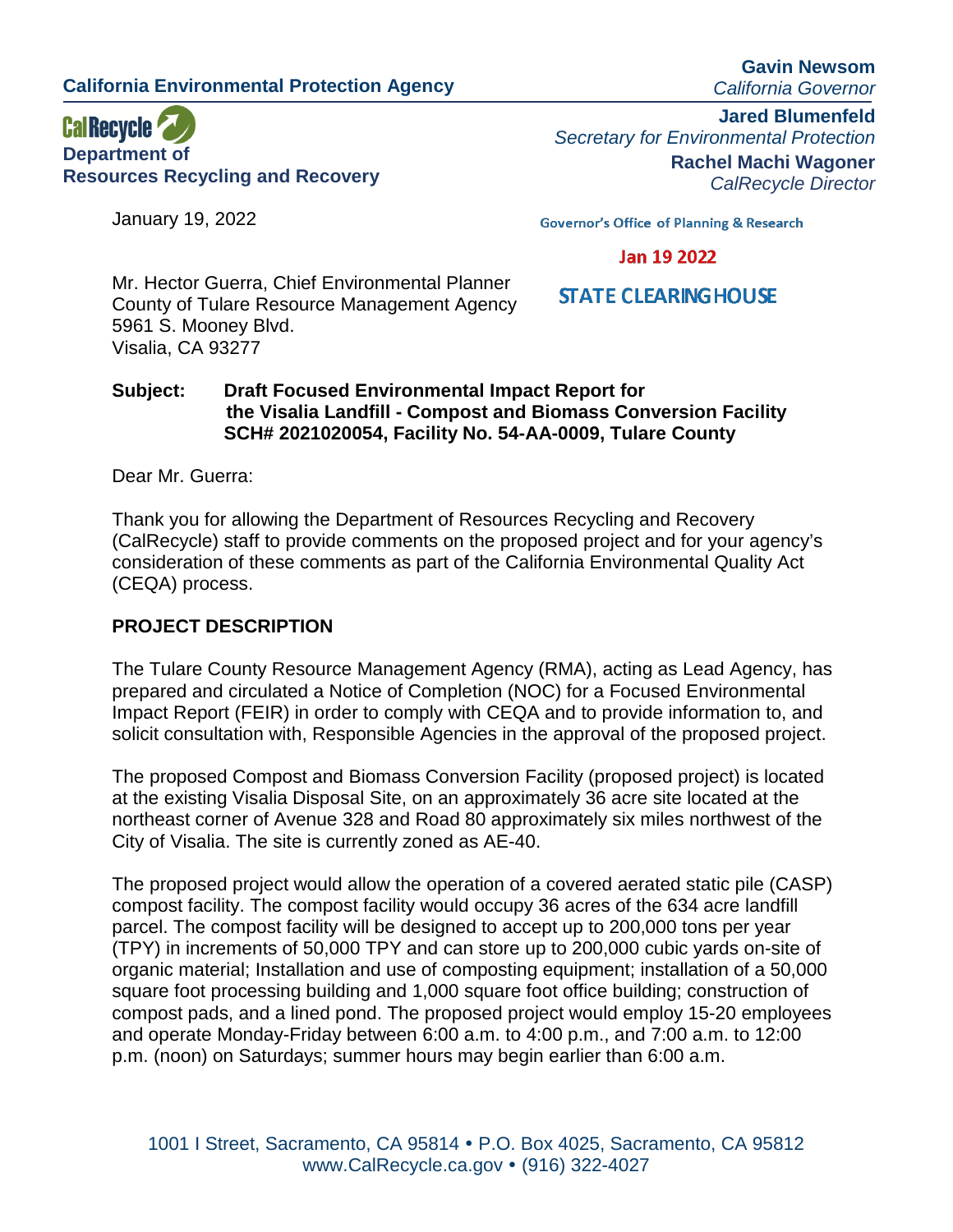Visalia DS Compost & Biomass January 19, 2022 Page 2 of 5

The hours of operations for receiving waste material will harmonize with the landfill with the following hours of operations: Monday – Friday 7:00 am to 4:00 pm Saturday 8:00 am to 4:00 pm. The hours of operations of processing material will be 24 hours per day, 7 days per week. The waste material received in the processing building may be processed 24 hours per day to accommodate surge piles and to ensure processing within a 48-hour holding time period from the time of receipt.

The proposed project would also allow a 2.0 mega-watt (MW) biomass conversion facility at the landfill. The facility will produce electricity, heat and biochar using wood fuel which includes wood waste. The facility will utilize approximately 18,000 bone dry tons (BDT) of wood chips per year or 25,000 tons per year of wet recovered wood waste and produce approximately a net amount (after parasitic load) 2.0 MW of electrical energy per hour. In addition to this the facility will also produce approximately 20-30 MM BTU of waste heat and approximately 300-600 pounds of biochar per hour. The facility is planned to operate 24/7.

# **COMMENTS/QUESTIONS**

CalRecycle staff's comments on the proposed project are listed below. Where a specific location in the document is noted for the comment, please ensure the comment is addressed throughout all sections of the FEIR in addition to the specific location noted.

Facility Boundary:

- The project description describes that the compost activity will operate on a soil borrow area. Does this borrow area encompass the 36 acres, and include both the Compost Facility and the Biomass Facility? Please clarify how many acres will be dedicated to each of the two activities.
- Will there be any overlap of operations between the two proposed activities and/or with the landfill activities (i.e., equipment or scales, etc.)?
- Will any portion of these activities be located on top of the landfill waste footprint?
- Since the proposed project also includes new structures in close proximity to the landfill waste footprint and there is the potential for landfill gas migration from the landfill, the design and construction of any structures need to meet the requirements of Title 27, California Code of Regulations (27 CCR), Section 21190.

Solid Waste Facility Permit (SWFP), Facility No. 54-AA-0009:

- The current name of the facility on the SWFP is "Visalia Disposal Site". Although disposal site and landfill can be used interchangeably, it is best to stay consistent with the name of the facility. Does the operator plan to change the name of the facility to Visalia Landfill or keep the name as Visalia Disposal Site?
- The current permitted maximum tonnage at the Visalia Disposal Site is 2,000 tons per day (tpd). Will the facility need to increase its daily tonnage to accommodate the proposed project? The FEIR will need to evaluate the potential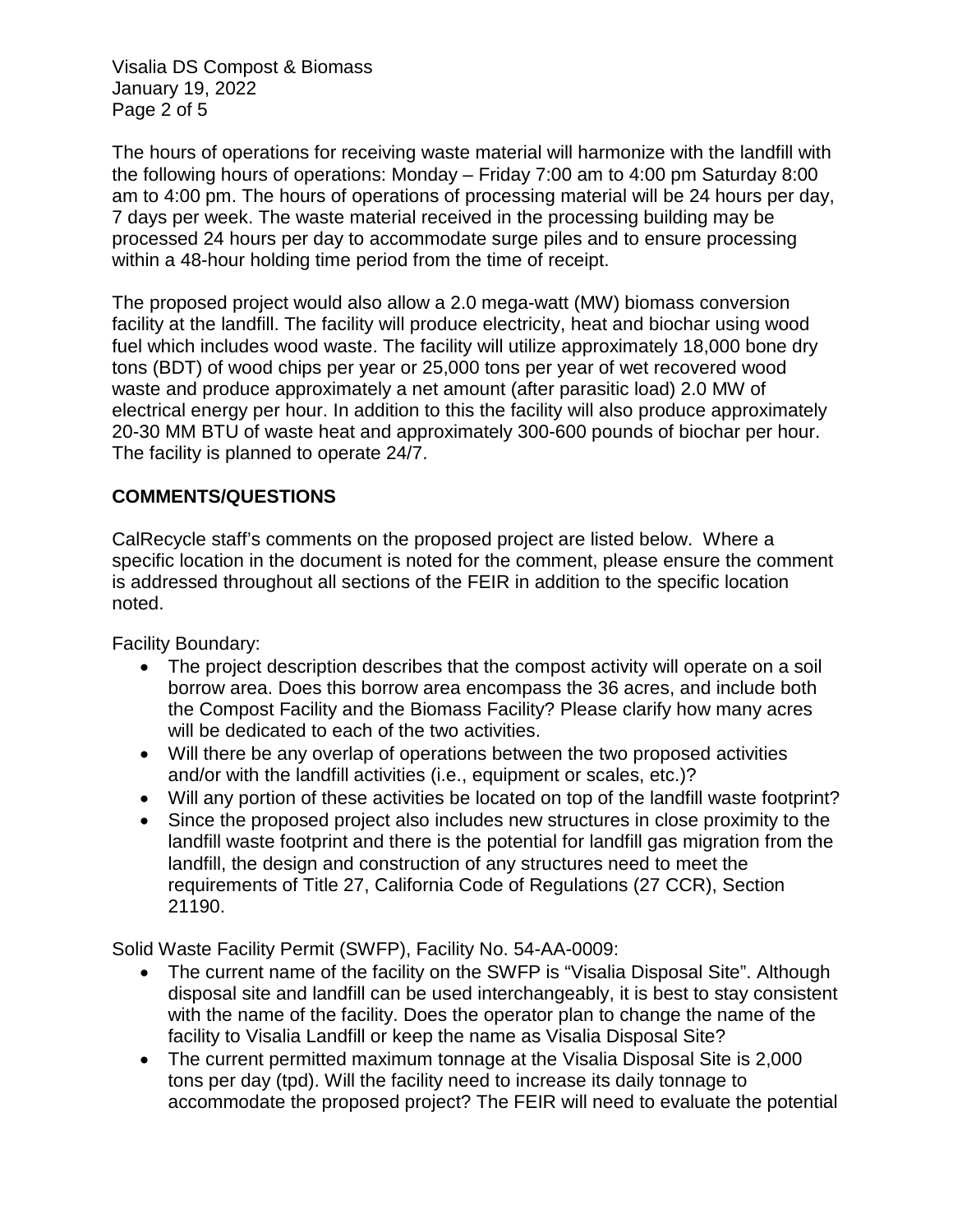Visalia DS Compost & Biomass January 19, 2022 Page 3 of 5

> impacts for the additional daily tonnage for the proposed activities and if the 2,000 tpd is proposed to be exceeded.

- The current permitted traffic volume is 900 vehicles per day. Will this number need be increased? An increase in the permitted traffic volume will need to be analyzed in the FEIR.
- Will the compost activity be added as an activity to the current SWFP, or will the proposed activities be permitted as separate facilities?
	- o The compost activity may need a Compostable Materials Handling Facility Permit.
	- o The biomass activity may not be subject to CalRecycle's permitting requirements if the activity meets biomass conversion as defined in PRC Section 40106.
	- o See the following link for CalRecycle's regulatory tiers [https://www.calrecycle.ca.gov/lea/regs/tiered/tierchart.](https://www.calrecycle.ca.gov/lea/regs/tiered/tierchart)
- Page 1-6: 1.4 Facility Permitting History. The Visalia Landfill currently operates under Solid Waste Facility Permit No. 54-AA-0009, issued by CalRecycle on July 29, 2014. The permit is due for renewal on July 29, 2024. The permit authorizes the disposal of up to 2,000 TPD.
	- o This information does not impact the project description, however, is incorrect. CalRecycle did not issue the SWFP, rather concurred on the Tulare County Local Enforcement Agency's (LEA) issuance of the SWFP. Also, SWFPs are not required to be "renewed", rather reviewed every 5 years. The next five year permit review for Visalia Landfill is due by July 29, 2024.
- Page 896/1013 (PDF pages): CalRecycle E-1-77 Form. This application form states that a "New" Solid Waste Facility Permit (SWFP) is requested. The operator may permit the proposed project under the same SWFP as the Visalia Disposal Site. Please contact the Tulare County LEA for SWFP options.
	- o Also, part 3, Facility Information of the application is filled out for the landfill and therefore is incorrect. The application will need to be filed for the Compost and Biomass Facility. Please see the application instructions for filing.
	- o Directions for Completion of Form E-1-77 <https://www.calrecycle.ca.gov/LEA/Forms/#Permit>

Incoming material:

- Please include all the types of materials/feedstocks that will be accepted for each proposed activity.
- Will the material be source-separated?
- Where will all the material be accepted for both the CASP and the biomass operation? Where and how will incoming material be processed?
- Will additional material be accepted from new sources?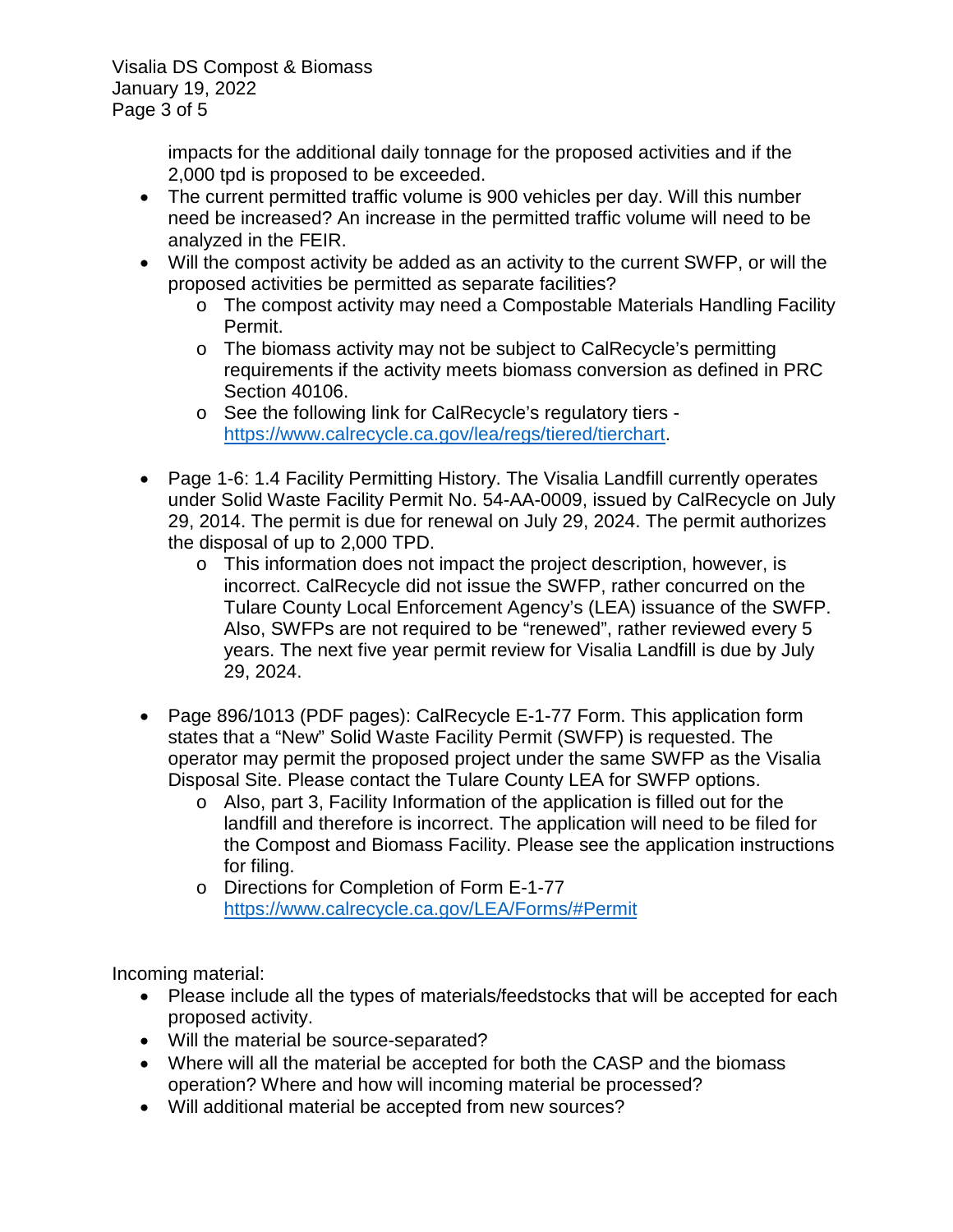Visalia DS Compost & Biomass January 19, 2022 Page 4 of 5

• How will any residual material be handled and/or disposed of?

Daily tonnage:

• How much material can be accepted in one day for each proposed activity? Will there be a daily limit on incoming material (in tons)?

#### Storage:

- Does the 200,000 cubic yard capacity include all material onsite including incoming material, pre-processed material, CASP capacity, and finished stored material? Please clarify the total site design capacity.
- What is the storage capacity of the biomass activity?
- Please describe how material will be stored and for how long. Will there be a limit on the amount of material or how long the material can be stored onsite?

### Hours of Operation:

The project description for proposed hours of operation for the Compost Facility are Monday-Friday between 6:00 a.m. to 4:00 p.m., and 7:00 a.m. to 12:00 p.m. (noon) on Saturdays; summer hours may begin earlier than 6:00 a.m. and 24/7 for the Biomass Facility.

- Page 9 of the Composting Facility Operation Plan lists hours for receiving material as Monday – Friday from 7:00 a.m. to 4:00 p.m. and Saturday 8:00 a.m. to 4:00 p.m., and processing hours will be 24 hours, 7 days per week. The hours in the Operation Plan are not consistent with the project description above. The proposed hours should be consistent throughout the FEIR and clearly identified for each activity.
- Please clarify the allowable hours of operation for the Compost Facility. Will any hours during the day or night be restricted? Is operation on Sundays restricted? Please include operation hours as well as ancillary hours (i.e., maintenance), and/or emergency hours.
- Additionally, the proposed project states, "A majority of the trips will occur between 7:00 a.m. and 9:00 a.m., and between 4:00 p.m. and 6:00 p.m." These hours are inconsistent with the proposed project hours. Please clarify hours and traffic.
- Will any hours, such as receipt of material be restricted at the Biomass Facility?

Below are links to CalRecycle's CEQA Toolbox which may assist the Lead Agency in preparing the FEIR for solid waste facilities, including composting activities:

- https://www.calrecycle.ca.gov/swfacilities/permitting/cega/toolbox
- [https://www.calrecycle.ca.gov/SWFacilities/Permitting/CEQA/Documents/Guidan](https://www.calrecycle.ca.gov/SWFacilities/Permitting/CEQA/Documents/Guidance/Compost/) [ce/Compost/](https://www.calrecycle.ca.gov/SWFacilities/Permitting/CEQA/Documents/Guidance/Compost/)